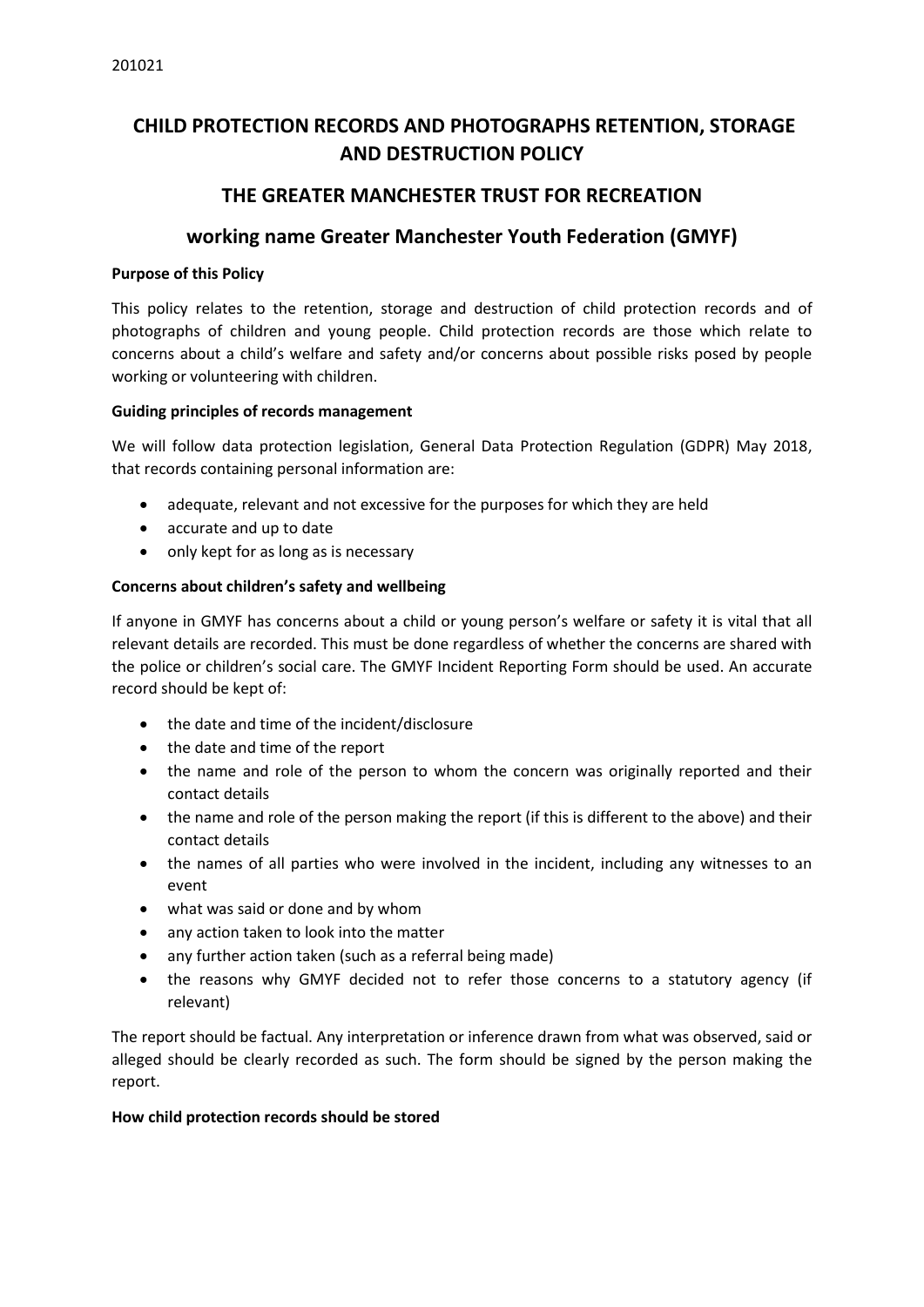- Information about child protection concerns and referrals is to be kept in a separate child protection file for each child rather than in one 'concern log'. The child protection file is to be started as soon as you become aware of any concerns.
- The child protection file is to be kept separate from a child's general records. Any general record file that GMYF may hold on a child is to be marked to indicate there is a separate child protection file.
- Child protection files are to be kept secure. Storage should be in a locked drawer and for information held electronically in a protected folder. Access to physical and electronic files is on a 'need to know' basis. Therefore, usually only the designated officer for safeguarding and the trustee responsible for safeguarding will have access and they will determine whether it is necessary for any other person to have access.
- A log is to be kept of who has accessed confidential files, when and what files were accessed.

#### **Retention periods: child protection records**

Information and Records Management Society (2016) recommend that for schools child protection files should be kept until they are 25.

The Greater Manchester Safeguarding Partnership sets out that for child protection/assessments/ referrals/children in need/serious case reviews the suggested retention period is either until the 25<sup>th</sup> anniversary of the child's birth or if the child dies before 18 years of age for 6 years from the date of death. This is in line with the statutory limitation period of 6 years for civil claims which starts running when a child becomes 18 years old.

We will follow the retention period of the Greater Manchester Safeguarding Partnership. In some cases, records can be kept for longer – see the Exceptions section below.

#### **Recording concerns about adult behaviour**

Sometimes concerns might be raised about an adult who works or volunteers with children. This could be because they've:

- behaved in a way that has harmed, or may have harmed, a child
- committed a criminal offence against, or related to, a child
- behaved in a way that indicated they are unsuitable to work with young people.

A clear and comprehensive record must be made of all allegations made against adults working or volunteering with children, including:

- what the allegations were
- how the allegations were followed up
- how things were resolved
- any action taken
- decisions reached about the person's suitability to work with children

Keeping these records will enable GMYF to give accurate information if we are ever asked for it. For example:

• in response to future requests for a reference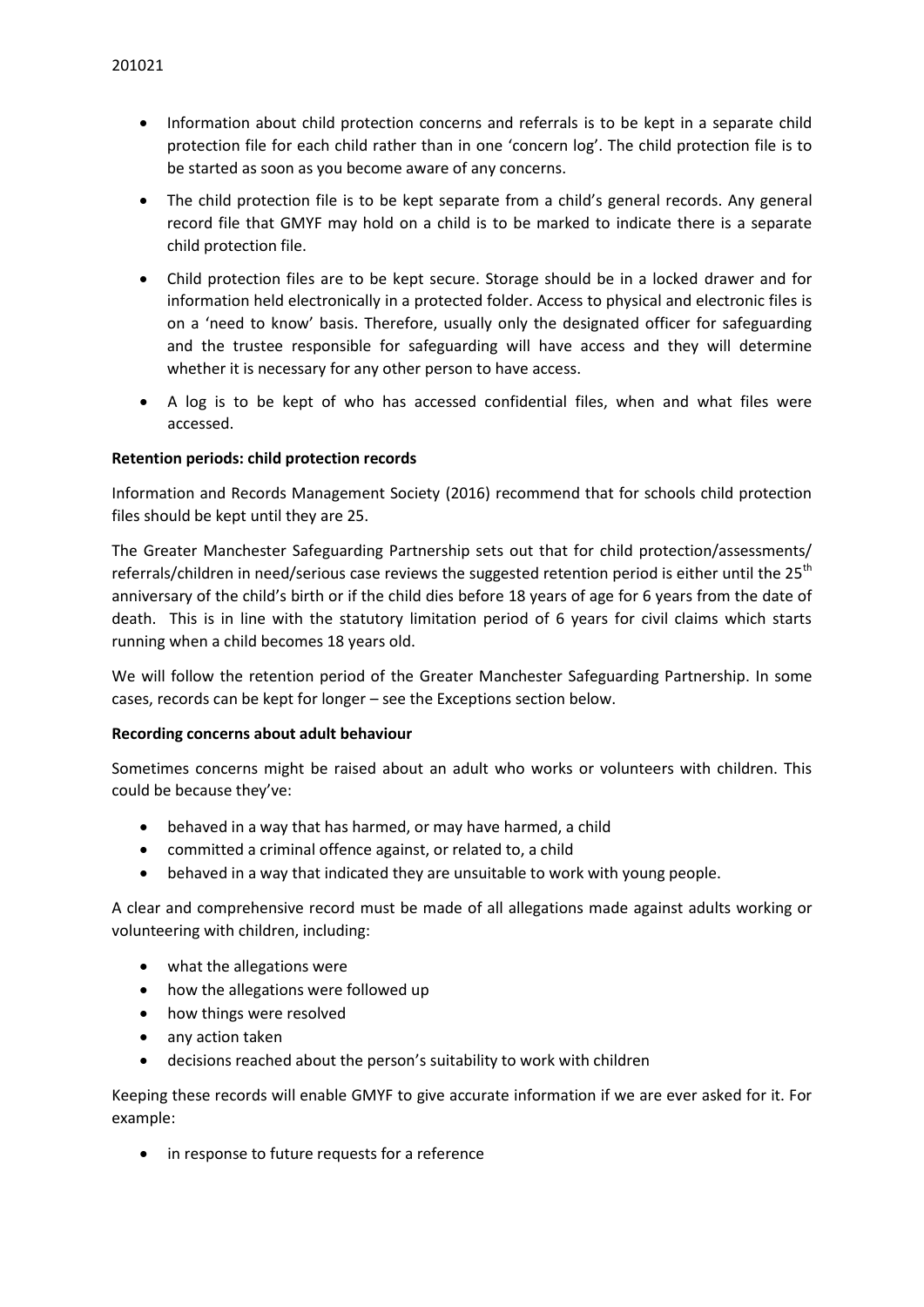- if a future employer asks for clarification about information disclosed as part of a vetting and barring check
- if allegations resurface after a period of time

#### **Storing records relating to adults**

Records relating to concerns about an adult's behaviour should be kept in the person's confidential personnel file (not in a central 'concerns log') and a copy should be given to the individual.

#### **Retention periods: concerns about adults**

If concerns have been raised about an adult's behaviour around children records are to be kept in their personnel file until they reach the age of 65 or for 10 years, whichever is the longer (based on Information and Records Management Society guidance, 2016). This applies to volunteers and paid staff.

For example:

- if someone is 60 when the investigation into the allegation is concluded keep the records until their 70<sup>th</sup> birthday
- if someone is 30 when the investigation into the allegation is concluded keep the records until they are aged 65

Records are to be kept for the same amount of time regardless of whether the allegations were unfounded. However, if the allegations are found to be malicious the records are to be destroyed immediately.

Information is to be kept for this length of time even if the person stops working or volunteering for the organisation.

#### **Exceptions**

In some cases, records can be kept for longer periods of time. For example, if:

- the records provide information about a child's personal history, which they might want to access at a later date
- the records have been maintained for the purposes of research
- the information in the records is relevant to legal action that has been started but not finished
- the records have been archived for historical purposes (for example if the records are relevant to legal proceedings involving the organisation).

Where there are legal proceedings, please see GMYF's retention policy for how long the records should be kept for.

When records are being kept for longer than the recommended period, files must be clearly marked with the reasons for the extension period.

GMYF will also follow any directions for records to be retained that may be issued by an official inquiry.

#### **Disclosure and barring checks**